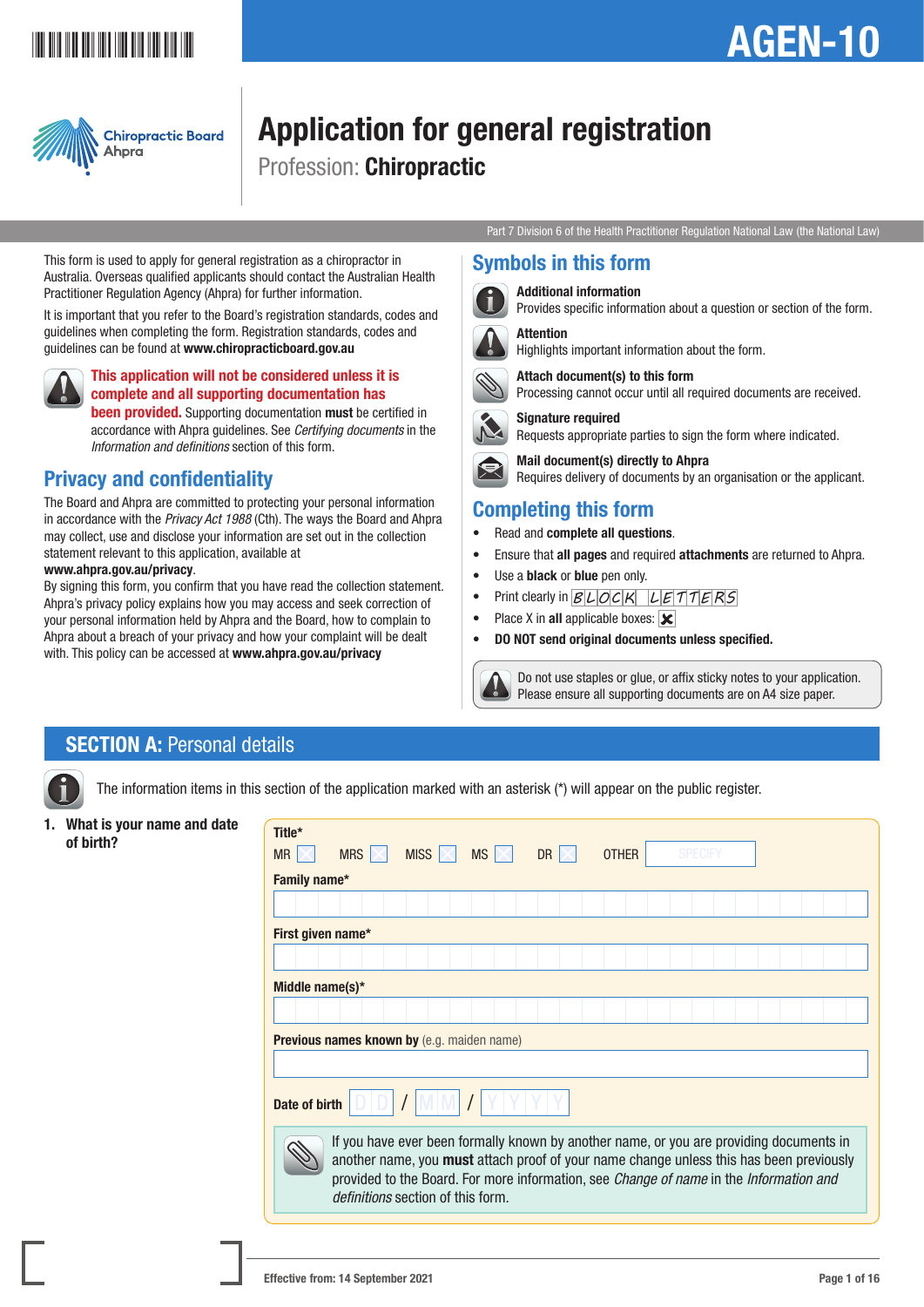#### 2. What are your birth and personal details?

| $ACT$ $\times$<br>TAS  <br>$WA \times$<br>NT    |
|-------------------------------------------------|
| INTERSEX/INDETERMINATE                          |
| Languages spoken other than English (optional)* |

## **SECTION B: Proof of identity**

You must provide proof of your identity with this application. Please refer to the *Proof of identity requirements* available at www.ahpra.gov.au/identity.

You must provide one document from each category A, B and C, and one document from category D if the document supplied for category B or C does not contain evidence of a current Australian residential address.

#### 3. Are you applying for registration from outside of Australia AND unable to provide evidence from each category?

 If you are applying for registration from outside of Australia and are unable to provide evidence from each category, you will be required to meet the minimum identity requirements. Refer to [www.](http://www.ahpra.gov.au/identity) [ahpra.gov.au/identity](http://www.ahpra.gov.au/identity) for further information.

#### 4. Which documents from each category will you provide for proof of identity?



 You must only use each document once.

The documents provided must meet the following criteria:

- At least one document must be in the applicant's current name.
- Your category B document must have a recent photo.
- All documents must be officially translated into English. Please refer to *Translating documents* at www.ahpra.gov.au/translate for further information.
- If using your passport, a certified copy of the identity information page (the photo page) must be provided.
- All documents must be true certified copies of the original. See *Certifying documents* in the *Information and definitions* section of this form for more information.



*Attachment required below – then go to Section C: Contact information*

You must attach a certified copy of a foreign passport (an EU card is not acceptable). Your certified copy **must** include:

- a certified copy of the identity information page (the photo page), and
- an official English translation of your passport (if your passport is in a language other than English). Please refer to *Translating documents* at www.ahpra.gov.au/translate for further information.

| <b>Choose proof of identity documents to submit:</b> (A document may only be used once for any category) |                                 |  |                                                                                                           |           |           |                            |  |  |
|----------------------------------------------------------------------------------------------------------|---------------------------------|--|-----------------------------------------------------------------------------------------------------------|-----------|-----------|----------------------------|--|--|
| <b>Documents</b>                                                                                         | <b>Category used:</b><br>A<br>B |  | <b>Documents</b>                                                                                          | A         | B         | <b>Category used:</b><br>C |  |  |
| Australian birth or adoption certificate                                                                 | <b>NA</b>                       |  | Australian financial institution account                                                                  | <b>NA</b> | <b>NA</b> |                            |  |  |
| Australian visa (Foreign passport must                                                                   | NA                              |  | Australian Medicare card                                                                                  | <b>NA</b> | <b>NA</b> |                            |  |  |
| be selected as evidence for Category B)                                                                  |                                 |  | Australian PAYG payment summary                                                                           | <b>NA</b> | <b>NA</b> |                            |  |  |
| <b>ImmiCard</b>                                                                                          | <b>NA</b>                       |  | Australian motor vehicle registration                                                                     | <b>NA</b> | <b>NA</b> |                            |  |  |
| Australian citizenship certificate                                                                       | NA                              |  | <b>Australian Taxation Assessment Notice</b>                                                              | <b>NA</b> | <b>NA</b> |                            |  |  |
| Australian passport                                                                                      |                                 |  | Australian insurance policy                                                                               | <b>NA</b> | <b>NA</b> |                            |  |  |
| Australian motor vehicle licence                                                                         | <b>NA</b>                       |  | Australian pension/healthcare card                                                                        | <b>NA</b> | <b>NA</b> |                            |  |  |
| Foreign passport                                                                                         | <b>NA</b>                       |  | <b>Category D documents</b>                                                                               |           |           |                            |  |  |
| Australian Working with Children/<br><b>Vulnerable People Card</b>                                       | <b>NA</b>                       |  | A document from Category D is only required if your<br>Category B or C document does not provide evidence |           |           |                            |  |  |
| Australian firearms or shooter's licence                                                                 | <b>NA</b>                       |  | of your residential address.                                                                              |           |           |                            |  |  |
| Australian student ID card                                                                               | <b>NA</b>                       |  | I have used a Category B or C document that has                                                           |           |           |                            |  |  |
| Intl. or foreign motor vehicle licence                                                                   | <b>NA</b>                       |  | my current residential address                                                                            |           |           |                            |  |  |
| Australian proof of age card                                                                             | <b>NA</b>                       |  | Australian rate notice                                                                                    |           |           |                            |  |  |
| Australian government benefits                                                                           | <b>NA</b><br><b>NA</b>          |  | Current Australian lease or tenancy agreement                                                             |           |           |                            |  |  |
| Australian academic transcript                                                                           | <b>NA</b><br><b>NA</b>          |  | Australian utility account                                                                                |           |           |                            |  |  |
| Australian registration certificate                                                                      | <b>NA</b><br><b>NA</b>          |  | Australian electoral enrolment card                                                                       |           |           |                            |  |  |



You must attach a certified copy of all proof of identity documents that you have indicated above.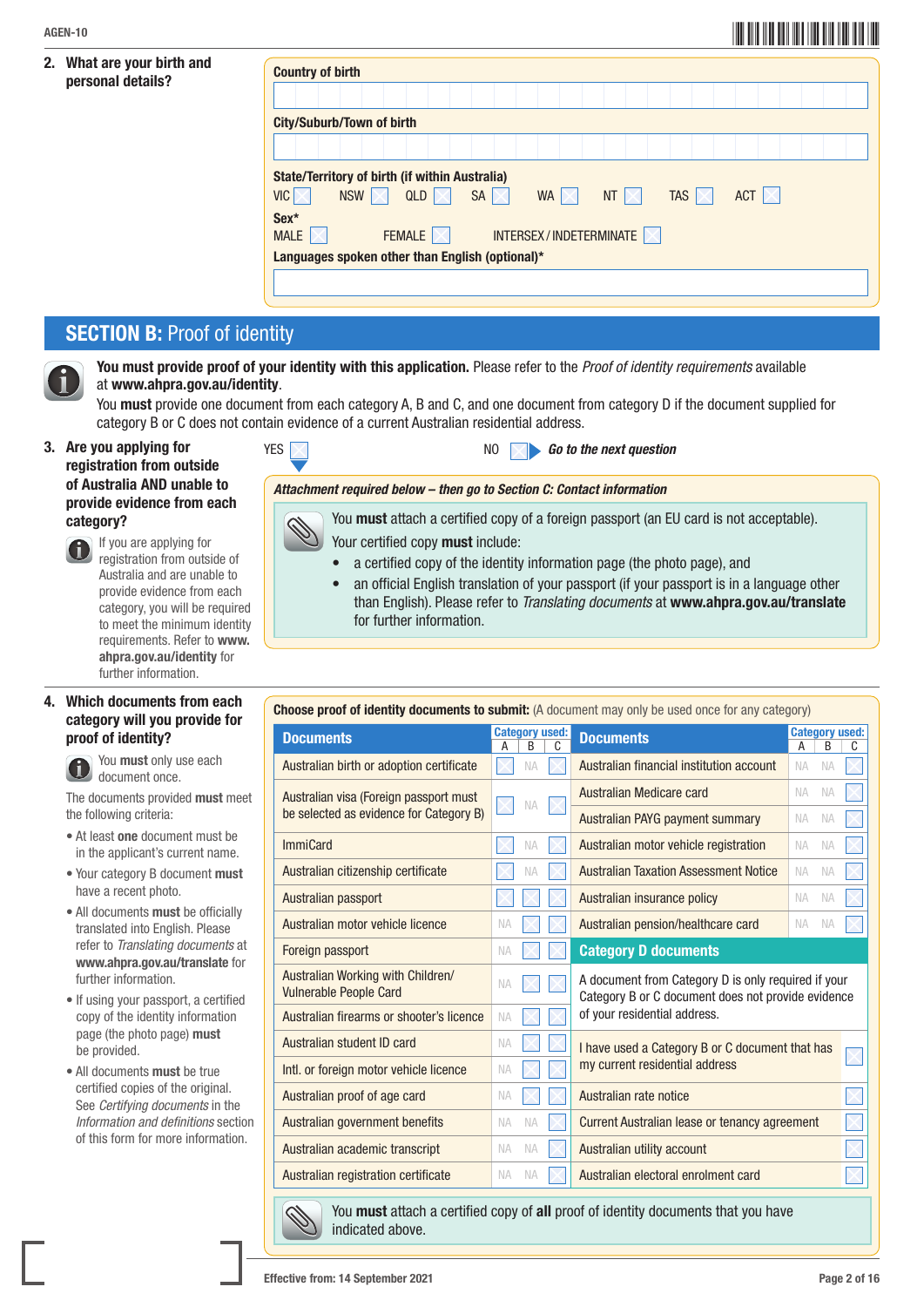# \*AGEN-103\* AGEN-10

## **SECTION C: Contact information**

- Once registered, you can change your contact information at any time. Please go to www.ahpra.gov.au and
- download and complete the change of address form *CHDT-00 Request for change of address details on the register*, or
	- log in to your Ahpra account to change your details online.

### 5. What are your contact details?

|                       | Provide your current contact details below – place an $\vert \mathbf{x} \vert$ next to your preferred contact phone number. |  |
|-----------------------|-----------------------------------------------------------------------------------------------------------------------------|--|
| <b>Business hours</b> | <b>Mobile</b>                                                                                                               |  |
| <b>After hours</b>    |                                                                                                                             |  |
| <b>Email</b>          |                                                                                                                             |  |
|                       |                                                                                                                             |  |

## 6. What is your residential address?

 When you are not yet practising, or when you are not practising the profession predominantly at one address:

- your residential address will be recognised as your principal place of practice, and
- the information items marked with an asterisk (\*) will appear on the public register as your principal place of practice.

 Refer to the question below for the definition of principal place of practice.

 Residential address cannot be a PO Box.

#### Site/building and/or position/department (if applicable)

Address (e.g. 123 JAMES AVENUE; or UNIT 1A, 30 JAMES STREET)

| City/Suburb/Town*                                          |  |  |  |  |  |  |               |  |  |  |
|------------------------------------------------------------|--|--|--|--|--|--|---------------|--|--|--|
|                                                            |  |  |  |  |  |  |               |  |  |  |
| State or territory (e.g. VIC, ACT)/International province* |  |  |  |  |  |  | Postcode/ZIP* |  |  |  |
|                                                            |  |  |  |  |  |  |               |  |  |  |
|                                                            |  |  |  |  |  |  |               |  |  |  |

YES **NO** *Provide your Australian principal place of practice below* **Provide your Australian principal place of practice below** 

# Site/building and/or position/department (if applicable) Address (e.g. 123 JAMES AVENUE; or UNIT 1A, 30 JAMES STREET) City/Suburb/Town\* State/Territory\* (e.g. VIC, ACT) Postcode\*

#### 7. Will the address of your principal place of practice be the same as your residential address?

- Principal place of practice for a registered health practitioner is:
- the address at which you will predominantly practise the profession; or
- your principal place of residence, if you are not practising the profession or are not practising the profession predominantly at one address.

Principal place of practice cannot be a PO Box.

 The information items marked with an asterisk (\*) will appear on the public register.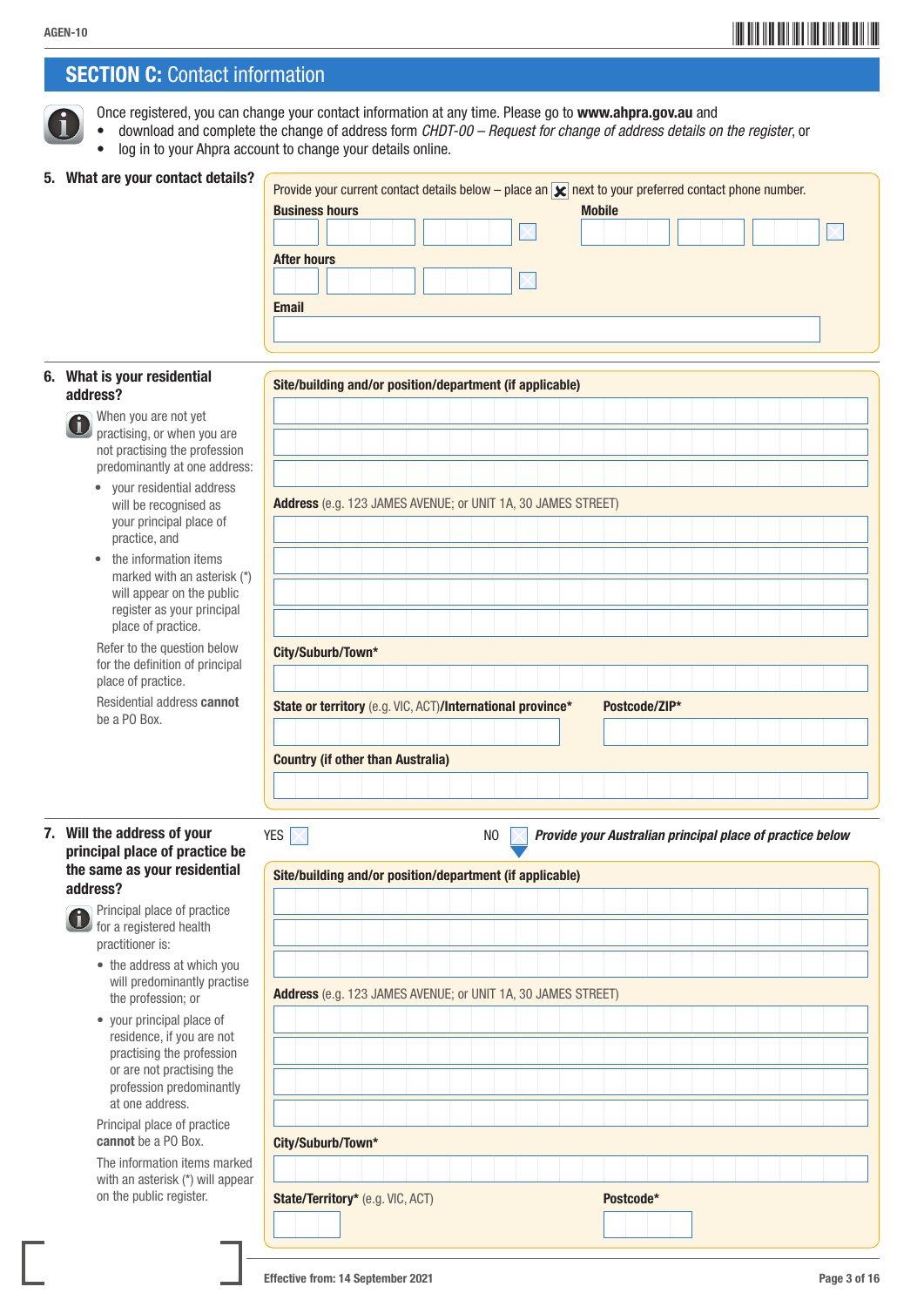#### 8. What is your mailing address?

 Your mailing address is used for postal correspondence.

| My residential address |  |
|------------------------|--|
|------------------------|--|

My principal place of practice

Other *(Provide your mailing address below)*

|                         | Site/building and/or position/department (if applicable)  |  |              |                                                                                     |  |
|-------------------------|-----------------------------------------------------------|--|--------------|-------------------------------------------------------------------------------------|--|
|                         |                                                           |  |              |                                                                                     |  |
|                         |                                                           |  |              |                                                                                     |  |
|                         |                                                           |  |              |                                                                                     |  |
|                         |                                                           |  |              |                                                                                     |  |
|                         |                                                           |  |              |                                                                                     |  |
|                         |                                                           |  |              | Address/PO Box (e.g. 123 JAMES AVENUE; or UNIT 1A, 30 JAMES STREET; or PO BOX 1234) |  |
|                         |                                                           |  |              |                                                                                     |  |
|                         |                                                           |  |              |                                                                                     |  |
|                         |                                                           |  |              |                                                                                     |  |
|                         |                                                           |  |              |                                                                                     |  |
|                         |                                                           |  |              |                                                                                     |  |
|                         |                                                           |  |              |                                                                                     |  |
|                         |                                                           |  |              |                                                                                     |  |
| <b>City/Suburb/Town</b> |                                                           |  |              |                                                                                     |  |
|                         |                                                           |  |              |                                                                                     |  |
|                         | State or territory (e.g. VIC, ACT)/International province |  | Postcode/ZIP |                                                                                     |  |
|                         |                                                           |  |              |                                                                                     |  |
|                         |                                                           |  |              |                                                                                     |  |
|                         | <b>Country (if other than Australia)</b>                  |  |              |                                                                                     |  |
|                         |                                                           |  |              |                                                                                     |  |
|                         |                                                           |  |              |                                                                                     |  |

## **SECTION D:** Qualification for the profession

 In accordance with section 52 of the National Law, to be eligible for general registration you must be qualified for general registration in the health profession. Section 53 of the National Law states that to be qualified you must hold either:

- (a) an approved qualification for the health profession
- (b) a qualification that the National Board considers to be substantially equivalent, or based on similar competencies to an approved qualification
- (c) a qualification, not referred to in (a) or (b), relevant to the health profession and have successfully completed an examination or other assessment required by the National Board for the purpose of general registration in the health profession, or
- (d) a qualification, not referred to in (a) or (b), that under the National Law, or a corresponding prior Act, qualified you for general registration in the health profession and you were previously registered on the basis of holding that qualification.

The Board's website contains information on approved qualifications accepted under point (a) and examinations or assessments accepted under point (c) above.

#### 9. What are the details of your qualifications and examinations/assessments?

 For more information, see *Certifying documents* in the *Information and definitions* section of this form.

| Most recent qualification and examinations/assessments                                                                                                                       |
|------------------------------------------------------------------------------------------------------------------------------------------------------------------------------|
| Title of qualification                                                                                                                                                       |
|                                                                                                                                                                              |
| Name of institution (University/College/Examining body)                                                                                                                      |
|                                                                                                                                                                              |
| Country                                                                                                                                                                      |
|                                                                                                                                                                              |
| <b>Completion date</b><br>Start date                                                                                                                                         |
|                                                                                                                                                                              |
| You must attach a certified copy of your original academic transcript and testimony<br>or certificate that indicates completion of the qualification mentioned in this form. |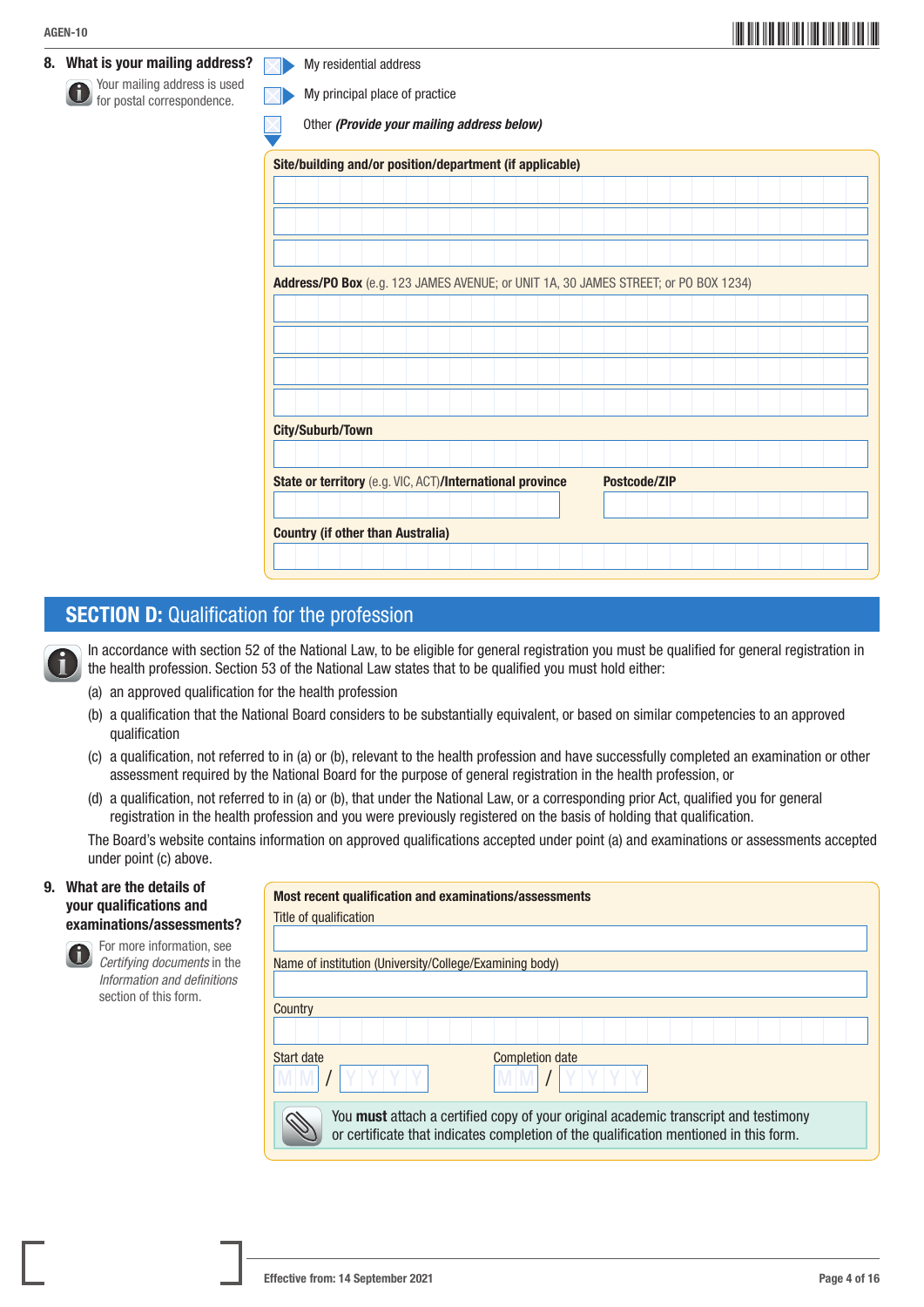# \*AGEN-105\* AGEN-10

| <b>Additional qualification and examinations/assessments</b>                            |
|-----------------------------------------------------------------------------------------|
| Title of qualification                                                                  |
|                                                                                         |
| Name of institution (University/College/Examining body)                                 |
|                                                                                         |
| Country                                                                                 |
|                                                                                         |
| Start date<br><b>Completion date</b>                                                    |
|                                                                                         |
| You must attach a certified copy of your original academic transcript and testimony     |
| or certificate that indicates completion of the qualification mentioned in this form.   |
|                                                                                         |
|                                                                                         |
| Attach a separate sheet if your qualification details do not fit in the space provided. |

## **SECTION E: Registration history**

#### 10. What is your health practitioner registration history?

| $\mathbf 0$ | If you have been registered |
|-------------|-----------------------------|
|             | outside of Australia, the   |

outside of Australia, the Board requires a Certificate of Registration Status or Certificate of Good Standing from every jurisdiction outside of Australia in which you are currently, or have previously been registered as a health practitioner during the past five years.

 Certificates must be dated within three months of your application being received by Ahpra.

| State/Territory/Country |       |  |
|-------------------------|-------|--|
|                         |       |  |
| Profession              |       |  |
|                         |       |  |
| Period of registration  |       |  |
|                         | $t_0$ |  |



If you have been registered outside of Australia, you must arrange for original Certificates of Registration Status or Certificates of Good Standing to be forwarded directly from the registration authority to your Ahpra state office.

Refer to www.ahpra.gov.au/About-Ahpra/Contact-Us for your Ahpra state office address.



Attach a separate sheet if all your registration history does not fit within the space provided.

## SECTION F: Work history

11. What is your full practice history?

It is important that you refer to *Curriculum vitae* in the *Information and definitions* section of this form for **mandatory requirements** of the CV Your curriculum vitae will further inform the Board in relation to your mandatory requirements of the CV. Your curriculum vitae will further inform the Board in relation to your recency of practice and registration history.



You must attach to your application a signed and dated curriculum vitae that describes your full practice history and any clinical or skills training undertaken.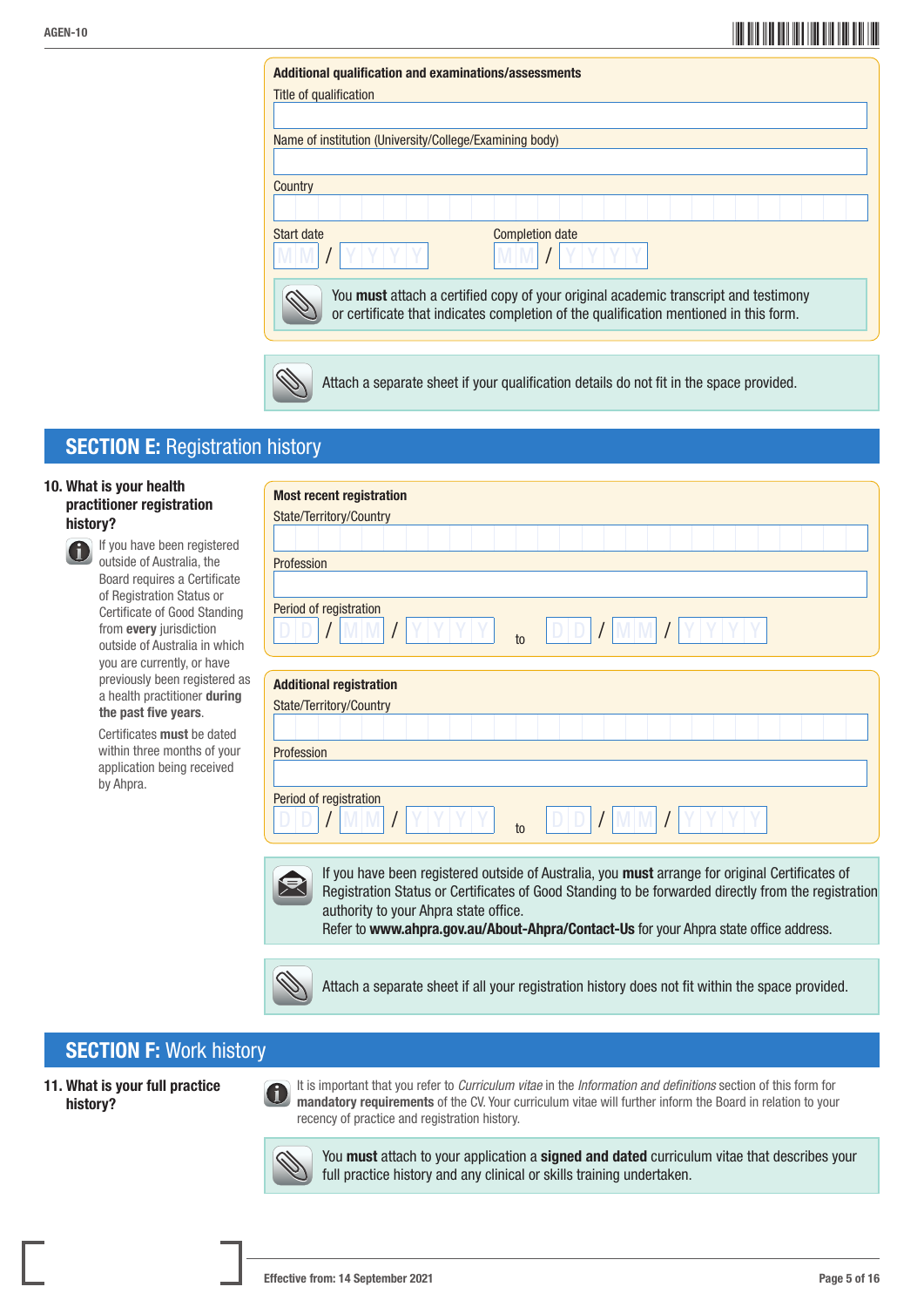# \*AGEN-106\* AGEN-10

## **SECTION G: Suitability statements**

 Information required by the Board to assess your suitability for registration is detailed in the following questions. It is recommended that you provide as much information as possible to enable the Board to reach a timely and informed decision.

Please note that registration is dependent on suitability as defined in the National Law, and the requirements set out in the Board's registration standards. Refer to www.chiropracticboard.gov.au/Registration-Standards for further information.

## 12. Do you have any criminal history in Australia?

 It is important that you have a clear understanding of the definition of criminal history. For more information, see *Criminal history* in the *Information and definitions* section of this form.  $YES \times$ 



You must attach a signed and dated written statement with details of your criminal history in Australia and an explanation of the circumstances.

#### 13. Do you have any criminal history in one or more countries other than Australia?



 For more information, see *Criminal history* in the *Information and definitions* section of this form.

If you answer Yes to this question, you are required to obtain an international criminal history check (ICHC) from an approved vendor, who will provide a check reference number and ICHC reference page. For a list of approved vendors and further information about international criminal history checks, refer to www.ahpra.gov.au/ internationalcriminalhistory.

14. Are there any countries other than Australia in which you have lived, or been primarily based, for six consecutive months or longer, when aged 18 years or more?



 If you answer Yes to this question, you are required to obtain an international criminal history check (ICHC) from an approved vendor, who will provide a check reference number and ICHC reference page. For a list of approved vendors and further information about international criminal history checks, refer to www.ahpra.gov.au/ internationalcriminalhistory.

15. Have you previously been registered to practise as a chiropractor in Australia and have used English as your primary language within the past five years?



YES *You are required to:*

- *• obtain an international criminal history check from an approved vendor for each country and provide details below, and*
- *• provide details of your criminal history in a signed and dated written statement.*

| <b>Country</b>                                                                                                                                                         | <b>Check reference number</b> |
|------------------------------------------------------------------------------------------------------------------------------------------------------------------------|-------------------------------|
|                                                                                                                                                                        |                               |
|                                                                                                                                                                        |                               |
|                                                                                                                                                                        |                               |
| You must attach a separate sheet if the list of overseas countries and corresponding check<br>reference number does not fit in the space provided.                     |                               |
| You <b>must</b> attach the international criminal history check (ICHC) reference page provided by<br>the approved vendor.                                              |                               |
| You must attach a signed and dated written statement with details of your criminal history in<br>each of the countries listed and an explanation of the circumstances. |                               |

#### NO *Go to the next question*



YES *You are required to obtain an international criminal history check from an approved vendor for each country and provide details below*

| <b>Country</b>                                                                                                                                     | <b>Check reference number.</b> |
|----------------------------------------------------------------------------------------------------------------------------------------------------|--------------------------------|
|                                                                                                                                                    |                                |
|                                                                                                                                                    |                                |
|                                                                                                                                                    |                                |
| You must attach a separate sheet if the list of overseas countries and corresponding check<br>reference number does not fit in the space provided. |                                |
| You must attach the international criminal history check (ICHC) reference page provided by                                                         |                                |



the approved vendor.



All applicants for **initial registration**, which includes all applicants who have not used English as their **primary** language for a period of greater than five years (as at date of application), must demonstrate they meet the *English language skills registration standard*.

 $YES \times I$  I declare I have used English as my primary language within the past five years. *Go to question 20*

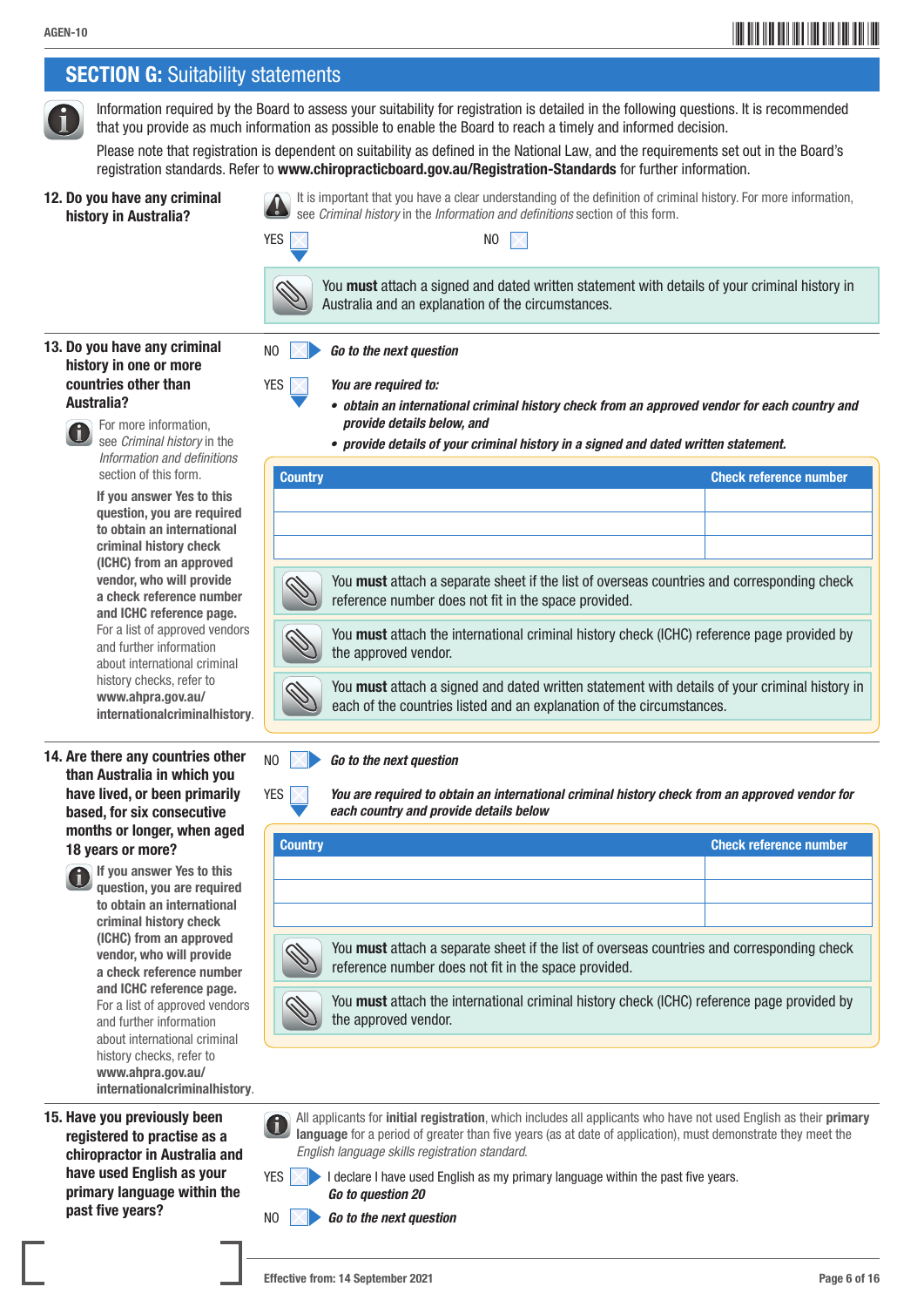## All applicants must demonstrate English language competency via one of the following pathways:

An evidence requirements quide is available at www.ahpra.gov.au/EnglishLanguageSkills. GD

• Republic of Ireland

Extended education pathway You have undertaken and satisfactorily completed at least six years' (full time equivalent) continuous education taught and assessed solely in English, in any of the recognised countries, which includes tertiary qualifications in the profession on which you are relying to support your eligibility for registration under the National Law.

*Recognised country* means one of the following countries: • New Zealand

- Australia
- Canada

#### Combined secondary and tertiary education pathway You have undertaken and

satisfactorily completed:

- at least two years of secondary education that was taught and assessed solely in English in a recognised country, and
- tertiary qualifications on which you are relying to support your eligibility for registration under the National Law, which were taught and assessed solely in English in a recognised country.

#### • South Africa

• United Kingdom

#### Primary language pathway

*With overseas qualification in a non-recognised country* English is your primary language and you have undertaken and satisfactorily completed:

- all of your primary and secondary education taught and assessed solely in English in a recognised country, and
- tertiary qualifications on which you are relying to support your National Law, which were taught

• United States of America.

### English language test pathway

You have achieved the required minimum scores in one of the approved English language tests and meet the requirements for test results specified in the Board's *English language skills registration standard*.

#### 16. Which one of the English language competency pathways do you meet?

 Ahpra may verify the information you provide below.

For more information, see *English language skills* in the *Information and definitions* section of this form.

|                                                      | eligibility for registration under the<br>National Law, which were taught<br>and assessed solely in English.                                                                                                                                                                                                |
|------------------------------------------------------|-------------------------------------------------------------------------------------------------------------------------------------------------------------------------------------------------------------------------------------------------------------------------------------------------------------|
|                                                      | <b>1</b> If a qualification that was relied on for registration is not an approved program of study, you must provide<br>confirmation that the course was taught and assessed solely in English. A list of approved programs of study<br>available at www.ahpra.gov.au/Education/Approved-Programs-of-Study |
| Combined secondary and<br>tertiary education pathway | Provide details of secondary and tertiary education in the table below,<br>then go to guestion 20                                                                                                                                                                                                           |
|                                                      |                                                                                                                                                                                                                                                                                                             |

Extended education pathway *Provide details of secondary, vocational and tertiary education in the table below, then go to question 20*

Primary language pathway **This is a declaration that English is your primary language** *Provide details of primary, secondary and tertiary education in the table below, then go to question 20*

English language test pathway **Go to question 17** 

*Complete the following table of education undertaken in chronological order (earliest to most recent):*

| <b>Timeframe</b>                     | <b>Level of</b><br>education                   | <b>Program name</b><br>If applicable | <b>Education institution</b><br><b>Specify name and address</b> |                                                                  | <b>Recognised country</b><br>If applicable            | <b>Study</b><br>status        |
|--------------------------------------|------------------------------------------------|--------------------------------------|-----------------------------------------------------------------|------------------------------------------------------------------|-------------------------------------------------------|-------------------------------|
| Study commenced:<br>Study completed: | Primary<br>Secondary<br>Vocational<br>Tertiary |                                      |                                                                 | Australia<br>New Zealand<br>South Africa<br><b>United States</b> | Canada<br>Republic of<br>Ireland<br>United<br>Kingdom | Full time<br><b>Part time</b> |
| Study commenced:<br>Study completed: | Primary<br>Secondary<br>Vocational<br>Tertiary |                                      |                                                                 | Australia<br>New Zealand<br>South Africa<br><b>United States</b> | Canada<br>Republic of<br>Ireland<br>United<br>Kingdom | Full time<br><b>Part time</b> |
| Study commenced:<br>Study completed: | Primary<br>Secondary<br>Vocational<br>Tertiary |                                      |                                                                 | Australia<br>New Zealand<br>South Africa<br><b>United States</b> | Canada<br>Republic of<br>Ireland<br>United<br>Kingdom | Full time<br>Part time        |

Please attach a separate sheet with any additional details that do not fit in the space provided above.

If a qualification specified above was relied on for registration and is not an approved program of study, you must provide a certified copy of your academic transcript confirming that the course was taught and assessed solely in English.

If the transcript does not confirm that the course was taught and assessed solely in English, you must arrange for a letter in the required form to be provided directly to Ahpra by the education provider confirming that the course was taught and assessed solely in English.

#### 17. Were your results from the English language tests obtained in one or two sittings?

In certain circumstances, you can use English language test results from a maximum of two test sittings in a six month period. For more information, refer to the Board's *English language skills registration standard*. One sitting *Provide date of test below, then go to the next question and complete details for one sitting*

Two sittings *Provide dates below, then go to the next question and complete details for both sittings*

Sitting one D D / M M / Y Y Y Y Sitting two D D / M M / Y Y Y Y

Effective from: 14 September 2021 **Page 7 of 16** Page 7 of 16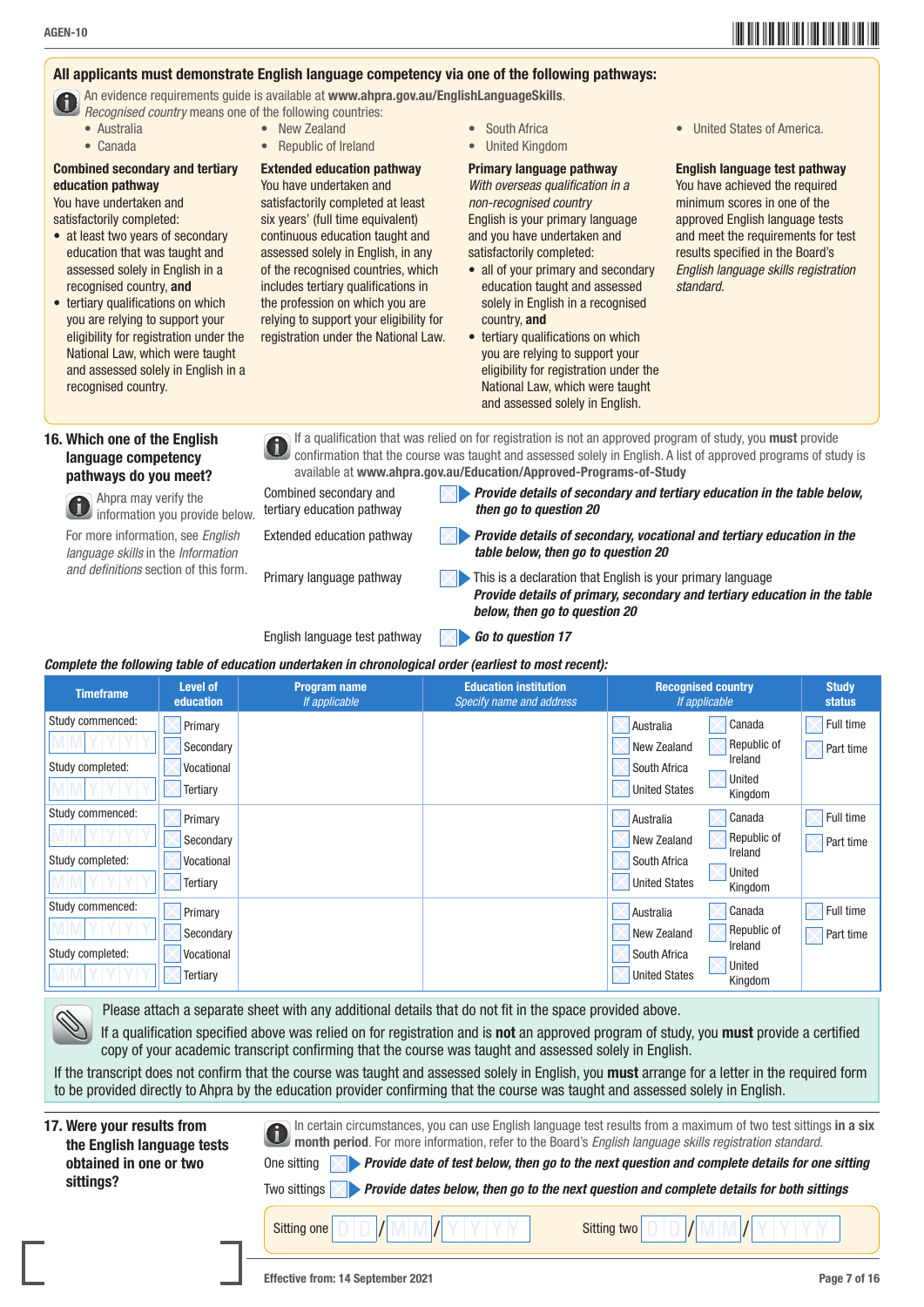# **AGEN-10**

## 18. Which of these English language tests have you successfully completed?

*Provide reference number(s) for the test(s) you are relying on and attach a copy of your test results.* 

| International English Language Test System (IELTS) Academic module<br>Test report form number - sitting one:                                                                                                                                                                                                                               |                  |    |                                                                                                                                                                                                                                                                                                                                                                                                                                                                                                                                                                                                                                                                               |                | Test report form number - sitting two (if applicable):                                                                                                                          |  |  |   |
|--------------------------------------------------------------------------------------------------------------------------------------------------------------------------------------------------------------------------------------------------------------------------------------------------------------------------------------------|------------------|----|-------------------------------------------------------------------------------------------------------------------------------------------------------------------------------------------------------------------------------------------------------------------------------------------------------------------------------------------------------------------------------------------------------------------------------------------------------------------------------------------------------------------------------------------------------------------------------------------------------------------------------------------------------------------------------|----------------|---------------------------------------------------------------------------------------------------------------------------------------------------------------------------------|--|--|---|
|                                                                                                                                                                                                                                                                                                                                            |                  |    | A                                                                                                                                                                                                                                                                                                                                                                                                                                                                                                                                                                                                                                                                             |                |                                                                                                                                                                                 |  |  | A |
| The Board requires the IELTS (academic module) with a minimum overall score of 7 and a minimum score of 7 in each of the four components (listening,<br>reading, writing and speaking).                                                                                                                                                    |                  |    |                                                                                                                                                                                                                                                                                                                                                                                                                                                                                                                                                                                                                                                                               |                |                                                                                                                                                                                 |  |  |   |
| <b>Pearson Test of English Academic (PTE Academic)</b><br>Registration ID - sitting one:<br>The Board requires the PTE Academic with a minimum overall score of 65 and a minimum score of 65 in each of the four communicative skills (listening,<br>reading, writing and speaking).                                                       |                  |    |                                                                                                                                                                                                                                                                                                                                                                                                                                                                                                                                                                                                                                                                               |                | Registration ID - sitting two (if applicable):                                                                                                                                  |  |  |   |
| Test of English as a Foreign Language internet-based test (TOEFL iBT)<br>Registration number - sitting one:<br>The Board requires the TOEFL iBT with a minimum total score of 94 and the minimum scores of 24 for listening, 24 for reading, 27 for writing, and 23 for<br>speaking.                                                       |                  |    |                                                                                                                                                                                                                                                                                                                                                                                                                                                                                                                                                                                                                                                                               |                | Registration number - sitting two (if applicable):                                                                                                                              |  |  |   |
| If your English language test(s) were completed within the past two years, you must provide a copy of your test results,<br>including the reference number(s), so that Ahpra can verify your results.<br>If your English language test(s) were not completed within the past two years, you must provide a certified copy of your results. |                  |    |                                                                                                                                                                                                                                                                                                                                                                                                                                                                                                                                                                                                                                                                               |                |                                                                                                                                                                                 |  |  |   |
| 19. Were your results from the<br>above-mentioned English<br>language tests obtained in<br>the past two years?                                                                                                                                                                                                                             | <b>YES</b>       |    | In order for your results to be accepted, within 12 months of completing your test(s) you must have commenced:<br>• continuous employment as a registered health practitioner in a recognised country where English was the<br>primary language of practice, and/or<br>• continuous enrolment in an approved program of study.<br>You must lodge this application within 12 months of completing the employment and/or program of study.                                                                                                                                                                                                                                      | N <sub>0</sub> |                                                                                                                                                                                 |  |  |   |
|                                                                                                                                                                                                                                                                                                                                            |                  |    | You must attach a certified copy of your English language test results, and:<br>your CV and a letter from employer(s) or a professional referee in the required form<br>confirming continuous employment as a registered health practitioner in a recognised<br>country (if you are relying on continuous employment over two years in duration,<br>only two years is required), and/or<br>an academic transcript evidencing that you were enrolled continuously in a Board-approved<br>program of study that commenced within 12 months of sitting the English language test, and<br>that you completed your study no longer than 12 months before lodging your application. |                |                                                                                                                                                                                 |  |  |   |
| 20. Do you commit to having<br>appropriate professional<br>indemnity insurance<br>arrangements in place for<br>all practice undertaken during<br>the registration period?                                                                                                                                                                  | <b>YES</b>       | IX | The Board requires all applicants for general registration to have appropriate professional indemnity<br>arrangements in place when practising. Applicants unable to meet this requirement are ineligible for registration.<br>For more information, see Professional indemnity insurance in the Information and definitions section of this form.                                                                                                                                                                                                                                                                                                                            | N <sub>0</sub> |                                                                                                                                                                                 |  |  |   |
| 21. Have you qualified as a<br>chiropractor or have you<br>passed a Board-approved<br>competency assessment<br>within the past 12 months?                                                                                                                                                                                                  | <b>YES</b>       |    | For more information, see Practice and Recency of practice in the Information and definitions section of this form.<br>Go to question 25                                                                                                                                                                                                                                                                                                                                                                                                                                                                                                                                      | NO.            | Go to the next question                                                                                                                                                         |  |  |   |
| 22. Have you practised at least<br>150 hours in the past 12<br>months?                                                                                                                                                                                                                                                                     | 0<br><b>YES</b>  |    | For more information, see Recency of practice in the Information and definitions section of this form.<br>Go to question 25                                                                                                                                                                                                                                                                                                                                                                                                                                                                                                                                                   | NO             | Go to the next question                                                                                                                                                         |  |  |   |
| 23. Have you practised at least<br>450 hours in the past three<br>years?                                                                                                                                                                                                                                                                   | <b>YES</b>       |    |                                                                                                                                                                                                                                                                                                                                                                                                                                                                                                                                                                                                                                                                               | N <sub>0</sub> | You must satisfy the Board of your current competency to<br>practise. For more information, see Recency of practice in the<br>Information and definitions section of this form. |  |  |   |
| 24. In the past three years have<br>you had any continuous<br>absences from practice that<br>are greater than two years?                                                                                                                                                                                                                   | <b>YES</b><br>NO |    | You must satisfy the Board of your current competency to practise. For more information, see Recency<br>of practice in the Information and definitions section of this form.<br>Go to the next question                                                                                                                                                                                                                                                                                                                                                                                                                                                                       |                |                                                                                                                                                                                 |  |  |   |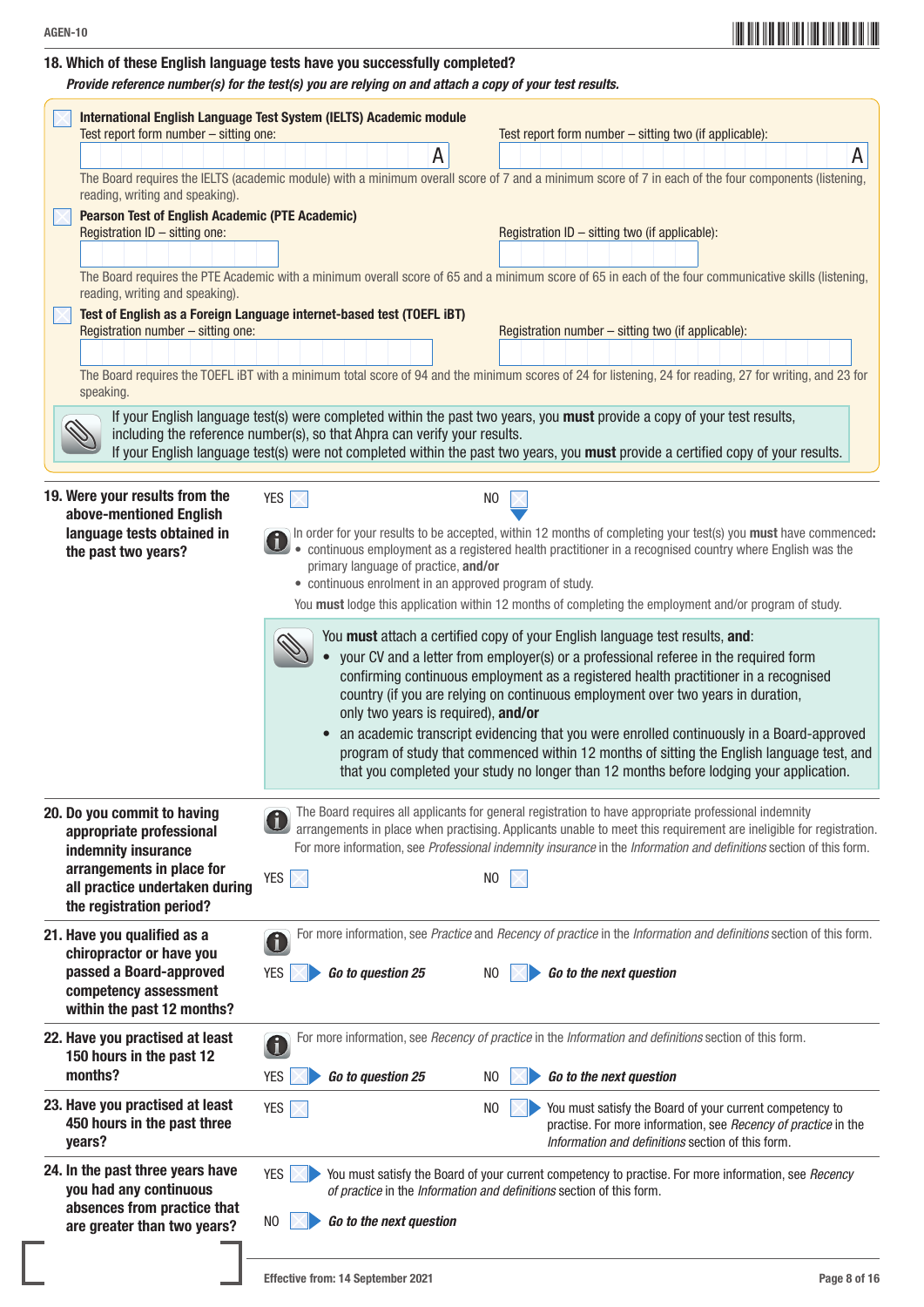finalised?



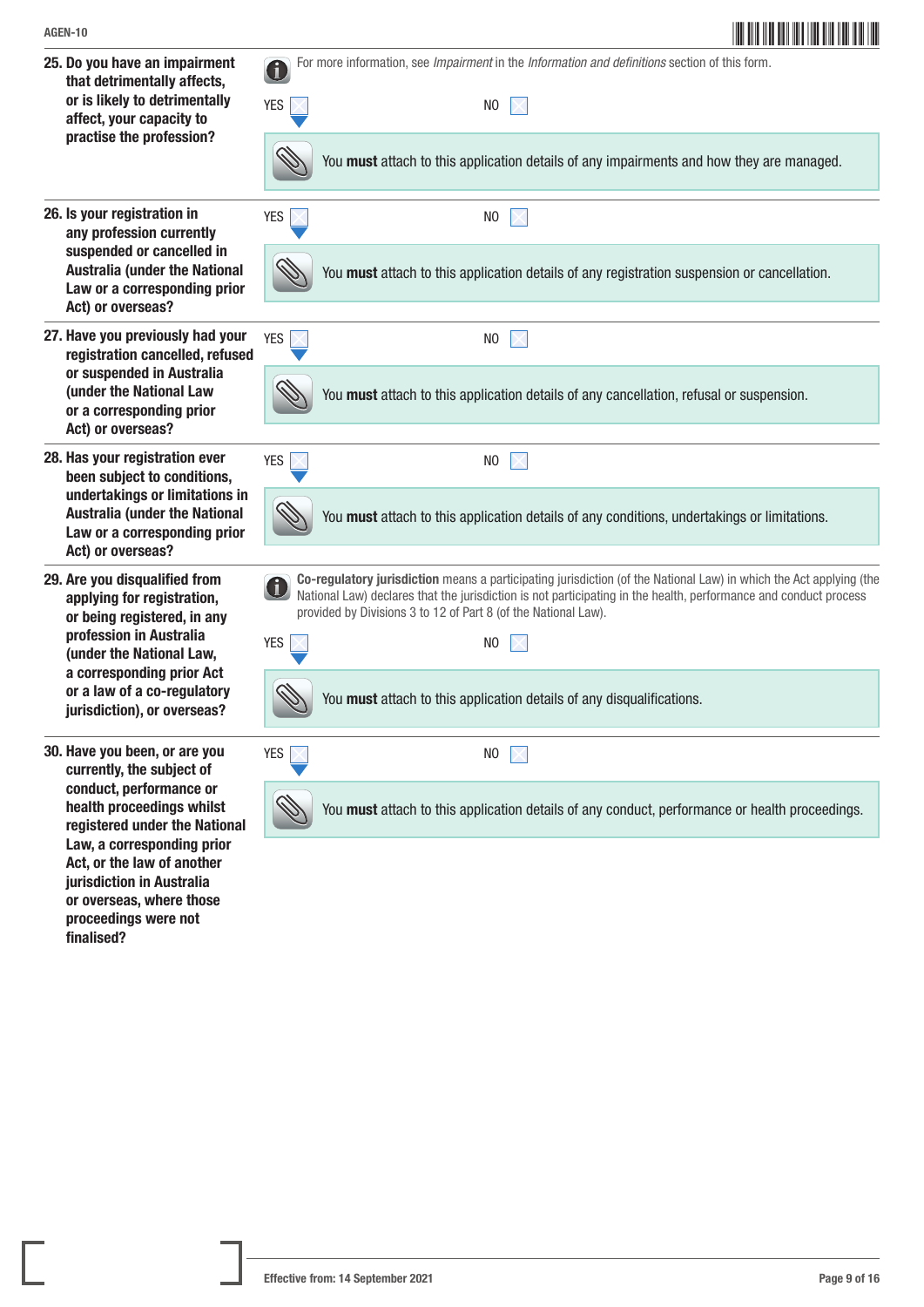

Before you sign and date this form, make sure that you have answered all of the relevant questions correctly and read the statements below. An incomplete form may delay processing and you may be asked to complete a new form. For more information, see the *Information and definitions*  section of this form.

## Obligations of registered health practitioners

The National Law pt 7 div 11 sub-div 3 establishes the legislative obligations of registered health practitioners. A contravention of these obligations, as detailed at points 1, 2, 4, 5, 6 or 8 below does not constitute an offence but may constitute behaviour for which health, conduct or performance action may be taken by the Board. Registered health practitioners are also obligated to meet the requirements of their Board as established in registration standards, codes and guidelines.

#### Continuing professional development

1. A registered health practitioner must undertake the continuing professional development required by an approved registration standard for the health profession in which the practitioner is registered.

#### Professional indemnity insurance arrangements

- 2. A registered health practitioner must not practise the health profession in which the practitioner is registered unless appropriate professional indemnity insurance arrangements are in force in relation to the practitioner's practice of the profession.
- 3. A National Board may, at any time by written notice, require a registered health practitioner registered by the Board to give the Board evidence of the appropriate professional indemnity insurance arrangements that are in force in relation to the practitioner's practice of the profession.
- 4. A registered health practitioner must not, without reasonable excuse, fail to comply with a written notice given to the practitioner under point 3 above.

#### Notice of certain events

- 5. A registered health practitioner must, within 7 days after becoming aware that a relevant event has occurred in relation to the practitioner, give the National Board that registered the practitioner written notice of the event. *Relevant event* means
	- a) the practitioner is charged, whether in a participating jurisdiction or elsewhere, with an offence punishable by 12 months imprisonment or more; or
	- b) the practitioner is convicted of or the subject of a finding of guilt for an offence, whether in a participating jurisdiction or elsewhere, punishable by imprisonment; or
	- c) appropriate professional indemnity insurance arrangements are no longer in place in relation to the practitioner's practice of the profession; or
	- d) the practitioner's right to practise at a hospital or another facility at which health services are provided is withdrawn or restricted because of the practitioner's conduct, professional performance or health; or
	- e) the practitioner's billing privileges are withdrawn or restricted under the *Human Services (Medicare) Act 1973* (Cth) because of the practitioner's conduct, professional performance or health; or
	- f) the practitioner's authority under a law of a State or Territory to administer, obtain, possess, prescribe, sell, supply or use a scheduled medicine or class of scheduled medicines is cancelled or restricted; or
	- g) a complaint is made about the practitioner to the following entities-(i) the chief executive officer under the *Human Services (Medicare) Act 1973* (Cth);
		- (ii) an entity performing functions under the *Health Insurance Act 1973*  (Cth);
		- (iii) the Secretary within the meaning of the *National Health Act 1953*  (Cth);
		- (iv) the Secretary to the Department in which the *Migration Act 1958* (Cth) is administered;
		- (v) another Commonwealth, State or Territory entity having functions relating to professional services provided by health practitioners or the regulation of health practitioners.
	- h) the practitioner's registration under the law of another country that provides for the registration of health practitioners is suspended or cancelled or made subject to a condition or another restriction.

#### Change in principal place of practice, address or name

- 6. A registered health practitioner must, within 30 days of any of the following changes happening, give the National Board that registered the practitioner written notice of the change and any evidence providing proof of the change required by the Board
	- a) a change in the practitioner's principal place of practice;
	- b) a change in the address provided by the registered health practitioner as the address the Board should use in corresponding with the practitioner;
	- c) a change in the practitioner's name.

#### Employer's details

- 7. A National Board may, at any time by written notice given to a health practitioner registered by the Board, ask the practitioner to give the Board the following information
	- a) information about whether the practitioner is employed by another entity;
	- b) if the practitioner is employed by another entity—
		- (i) the name of the practitioner's employer; and
		- (ii) the address and other contact details of the practitioner's employer.
- 8. The registered health practitioner must not, without reasonable excuse, fail to comply with the notice.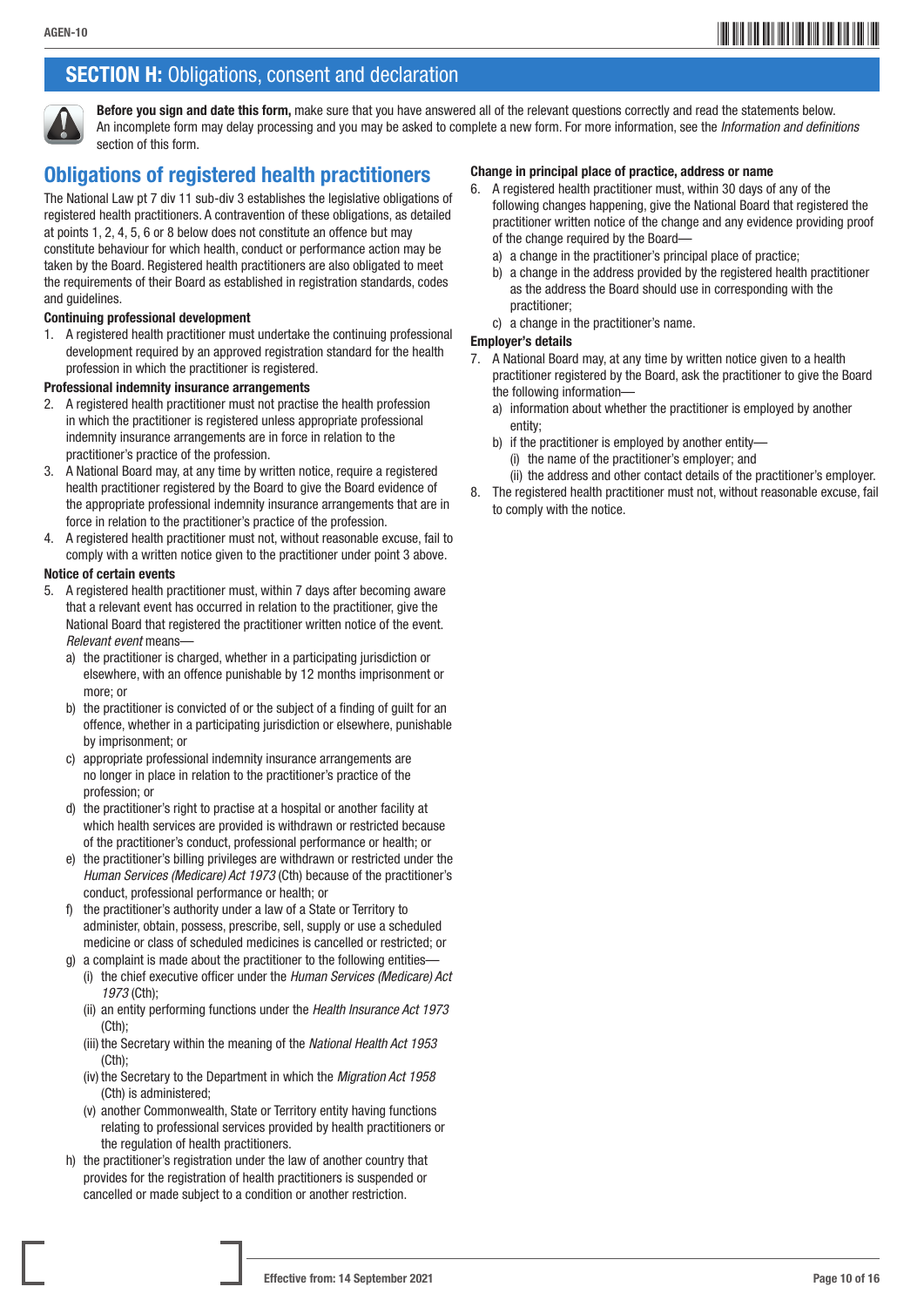## Consent to nationally coordinated criminal history check

I consent to Ahpra and the National Board, at any time during the next 12 months, obtaining a written report about my criminal history through a nationally coordinated criminal history check. I acknowledge that:

- Ahpra and the National Boards may obtain a written report about my criminal history at any time during the next 12 months
- a complete criminal history, including resolved and unresolved charges, spent convictions, and findings of guilt for which no conviction was recorded, will be released to Ahpra and the National Board
- my personal information currently held by Ahpra and from this form will be provided to the Australian Criminal Intelligence Commission (ACIC) and Australian police agencies for the purpose of conducting a nationally coordinated criminal history check, including all names under which I am or have been known
- my personal information may be used by police for general law enforcement purposes, including those purposes set out in the Australian Crime Commission Act 2002 (Cth)
- my identity information provided with this application will be enrolled with Ahpra and used by Ahpra and the National Board when obtaining a written report about my criminal history at any time during the next 12 months
- if I have not provided any identity information with this application. and Ahpra needs to obtain a written report about by criminal history at any time during the next 12 months, I will provide the required identity information when requested by Ahpra
- Ahpra may validate documents in support of this application, or that I provide when requested at any time during the next 12 months, as evidence of my identity at any time during the next 12 months
- if and when this application for renewal of registration is granted, Ahpra may obtain a written report about my criminal history at any time during the next 12 months for the purpose of:

a) checking a statement made by me in this application for renewal, b) an audit carried out by the National Board,

c) assessing my ongoing suitability to hold health practitioner registration, including if a complaint is made about me to Ahpra, or

d) considering an application made by me about my health practitioner registration, and

• I may dispute the result of the nationally coordinated criminal history check by contacting Ahpra in the first instance.

## **Declaration**

## I declare that:

- the statements made, and any documents provided, in support of this application are true and correct, and
- I am the person named in this application and in any documents provided.

I make this declaration in the knowledge that a false declaration amounts to a contravention of the National Law and may lead to refusal of registration or health, conduct or performance action under the National Law.

I confirm that if I advertise any of my services or my business, the advertising\* complies with section 133 of the National Law and the National Board's Adverting Guidelines as it:

- Is not false, misleading or deceptive or likely to be misleading or deceptive
- does not offer a gift, discount or other inducement without stating the terms and conditions of the offer
- does not use testimonials or purported testimonials about the service or business
- does not create an unreasonable expectation of beneficial treatment, and
- does not directly or indirectly encourage the indiscriminate or unnecessary use of my services.

\*For information about advertising obligations please see the advertising resources page on:

#### [https://www.ahpra.gov.au/Publications/Advertising-hub.aspx](https://www.ahpra.gov.au/Publications/Advertising-hub.aspx )

#### I acknowledge that:

- the National Board may validate documents provided in support of this application as evidence of my identity
- failure to complete all relevant sections of this application for renewal of registration and to enclose all supporting documentation may result in this application not being accepted
- notices required under the National Law and other correspondence relating to my application for renewal of registration will be sent to me electronically to me via my nominated email address
- Ahpra uses overseas cloud service providers to hold, process, and maintain personal information where this is reasonably necessary to enable Ahpra to perform its functions under the National Law. These providers include Salesforce, whose operations are located in Japan and the United States of America.

I undertake to comply with the all relevant legislation and National Board registration standards, codes and guidelines.

I understand that personal information that I provide may be given to a third party for regulatory purposes, as authorised or required by the National Law.

| Signature of applicant |
|------------------------|
| <b>SIGN HE</b>         |
| Name of applicant      |
|                        |
| Date                   |
| MMI<br> Y Y Y          |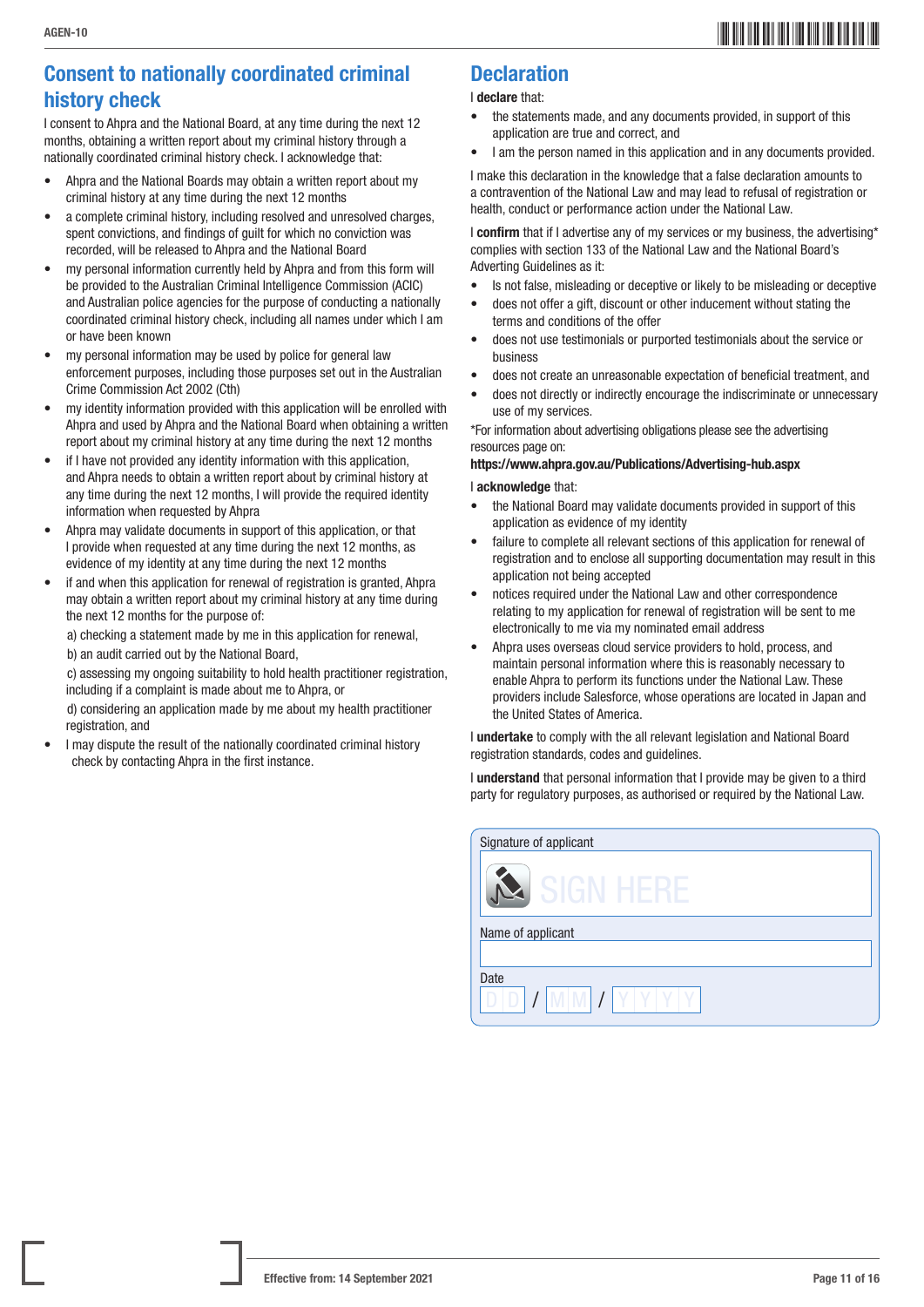*This page has been intentionally left blank.*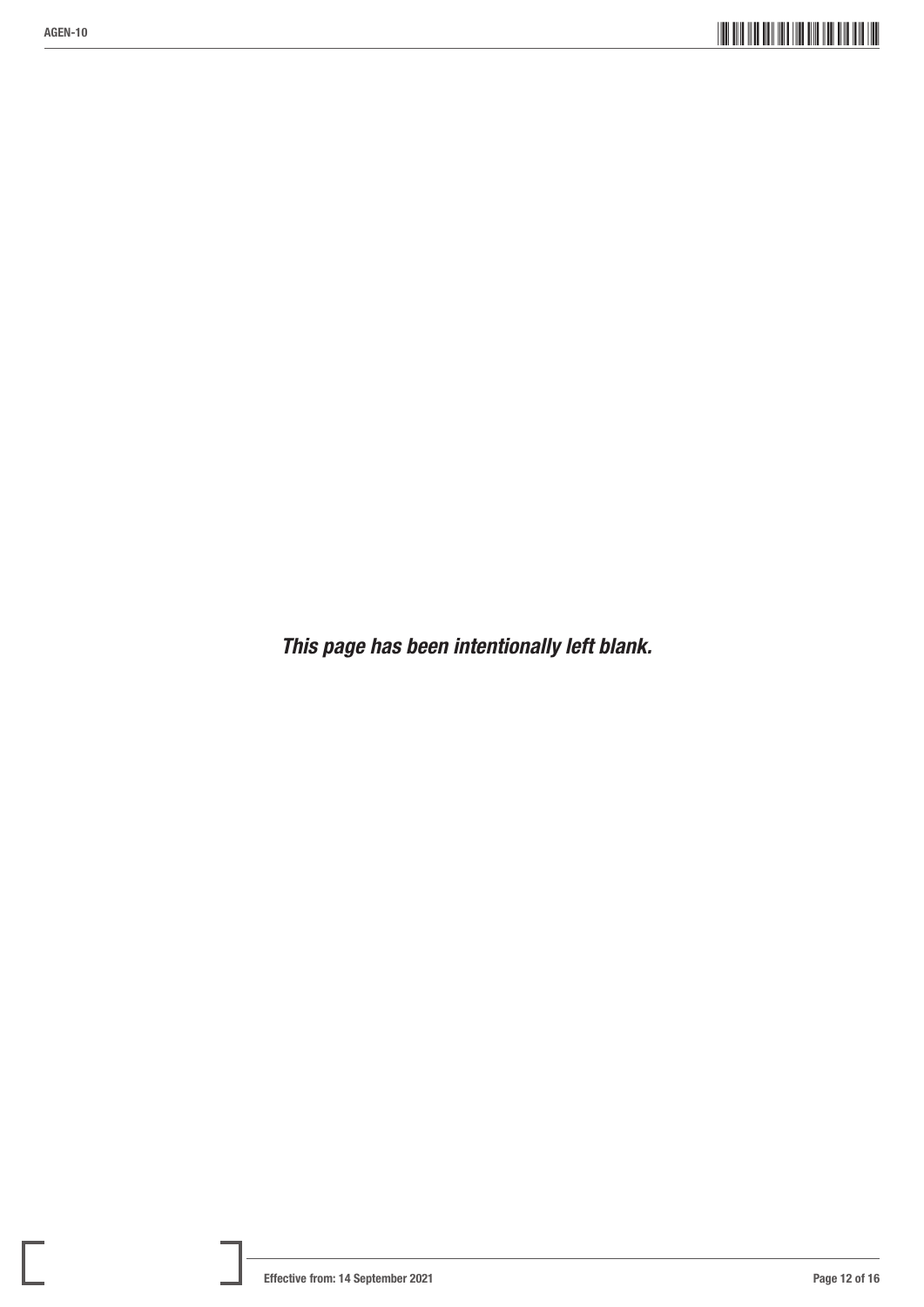## **SECTION I: Payment**

## You are required to pay both an application fee and a registration fee.

## Your required payment is detailed below:

Use the table below to select your registration fee. Your registration fee depends on your principal place of practice, as applicants whose principal place of practice is New South Wales are entitled to a rebate from the NSW Government.



Registration period

The annual registration period for the chiropractic profession is from 1 December to 30 November.

If your application is made between 1 October and 30 November this year, you will be registered until 30 November next year.

## Refund rules

The application fee is non-refundable. The registration fee will be refunded if the application is not approved.

## 31. How are you paying your fees?

on an Australian bank. A receipt will be provided.

 Payment by cheque, money order or bank draft must be in Australian currency, drawn

|                   |  | <b>Mark one box below only</b> |  |
|-------------------|--|--------------------------------|--|
| <b>NOW THE ST</b> |  | <i>Use of Mostoveous</i>       |  |



## Credit/Debit card payment slip – please fill out

| Amount payable<br>ึ<br>$\mathbf{\Phi}$<br>Visa or Mastercard number | Name on card<br>Cardholder's signature |
|---------------------------------------------------------------------|----------------------------------------|
| Expiry date                                                         | <b>SIGN HERE</b>                       |
| Effective from: 14 September 2021                                   | Page 13 of 16                          |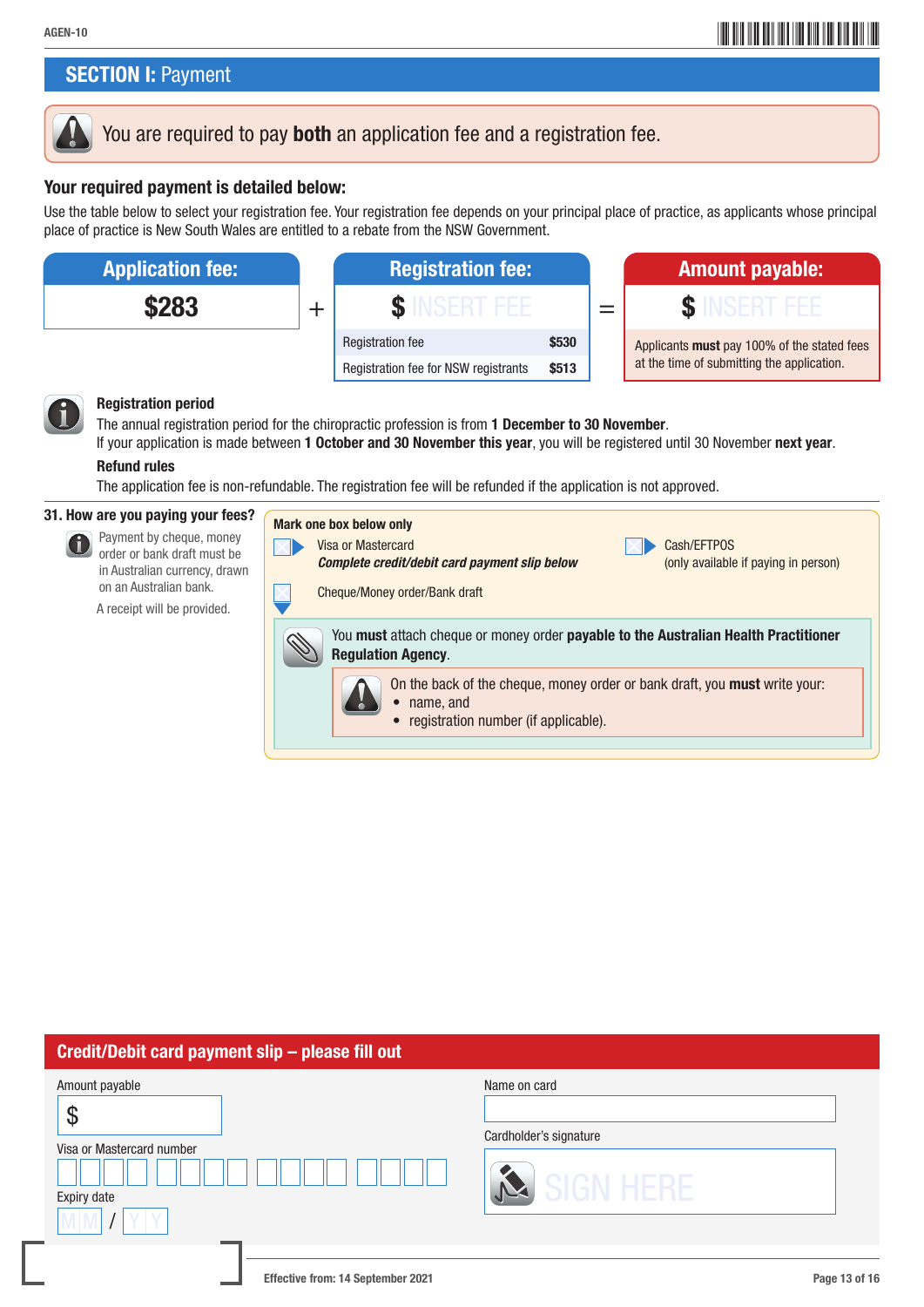# **AGEN-10** AGEN-10

## **SECTION J: Checklist**

## Have the following items been attached or arranged, if required?

| <b>Additional documentation</b>    |                                                                                                                                                                                                                 | <b>Attached</b> |
|------------------------------------|-----------------------------------------------------------------------------------------------------------------------------------------------------------------------------------------------------------------|-----------------|
| <b>Question 1</b>                  | Evidence of a change of name                                                                                                                                                                                    |                 |
| <b>Question 3</b>                  | A certified copy of a foreign passport                                                                                                                                                                          |                 |
| <b>Question 4</b>                  | Certified copies of all documents that provide sufficient evidence of your identity                                                                                                                             |                 |
| <b>Question 9</b>                  | Certified copies of all of your relevant qualifications approved or considered to be equivalent by the Board                                                                                                    |                 |
| <b>Question 9</b>                  | A separate sheet with additional qualification details                                                                                                                                                          |                 |
| <b>Question 10</b>                 | Certificate of Registration Status or Certificate of Good Standing has been requested from relevant authority                                                                                                   |                 |
| <b>Question 10</b>                 | A separate sheet with additional registration details                                                                                                                                                           |                 |
| <b>Question 11</b>                 | Your curriculum vitae                                                                                                                                                                                           |                 |
| <b>Question 12</b>                 | A signed and dated written statement with details of your criminal history in Australia and an explanation of the circumstances                                                                                 |                 |
| <b>Question 13</b>                 | A separate sheet of additional overseas countries with criminal history and corresponding ICHC reference number                                                                                                 |                 |
| <b>Question 13</b>                 | A signed and dated written statement with details of your criminal history outside Australia and explanation of the circumstances                                                                               |                 |
| <i><b>Questions</b></i><br>13 & 14 | ICHC reference page provided by the approved vendor                                                                                                                                                             |                 |
| <b>Question 14</b>                 | A separate sheet of additional overseas countries lived in and corresponding ICHC reference number                                                                                                              |                 |
| <b>Question 16</b>                 | A separate sheet with any additional qualification details                                                                                                                                                      |                 |
| <b>Question 16</b>                 | Transcript(s)/letter(s) from education provider confirming that your course was taught and assessed solely in English                                                                                           |                 |
| <b>Question 18</b>                 | Copy of your English language test results                                                                                                                                                                      |                 |
| <b>Question 19</b>                 | Certified copy of your English language test results                                                                                                                                                            |                 |
| <b>Question 19</b>                 | Evidence of continuous employment as a registered health practitioner in a recognised country where English was the primary<br>language of practice and/or continuous enrolment in an approved program of study |                 |
| <b>Question 25</b>                 | A separate sheet with your impairment details                                                                                                                                                                   |                 |
| <b>Question 26</b>                 | A separate sheet with your current suspension or cancellation details                                                                                                                                           |                 |
| <b>Question 27</b>                 | A separate sheet with your previous cancellation, refusal or suspension details                                                                                                                                 |                 |
| <b>Question 28</b>                 | A separate sheet with your conditions, undertakings or limitations details                                                                                                                                      |                 |
| <b>Question 29</b>                 | A separate sheet with your disqualification details                                                                                                                                                             |                 |
| <b>Question 30</b>                 | A separate sheet with your conduct, performance or health proceedings                                                                                                                                           |                 |
| <b>Payment</b>                     |                                                                                                                                                                                                                 |                 |
|                                    | Application fee                                                                                                                                                                                                 |                 |
|                                    | Registration fee                                                                                                                                                                                                |                 |
|                                    | If paying by cheque/money order/bank draft, your name and registration number are written on the back                                                                                                           |                 |

Please post this form with payment and required attachments to:

| <b>Ahpra</b>                       |                   | You may contact Ahpra on                 |                   |  |
|------------------------------------|-------------------|------------------------------------------|-------------------|--|
| <b>GPO Box 9958</b>                |                   | 1300 419 495 or you can lodge an enquiry |                   |  |
| IN YOUR CAPITAL CITY (refer below) |                   | at www.ahpra.gov.au                      |                   |  |
| Sydney NSW 2001                    | Canberra ACT 2601 | Melbourne VIC 3001                       | Brisbane QLD 4001 |  |
| Adelaide SA 5001                   | Perth WA 6001     | Hobart TAS 7001                          | Darwin NT 0801    |  |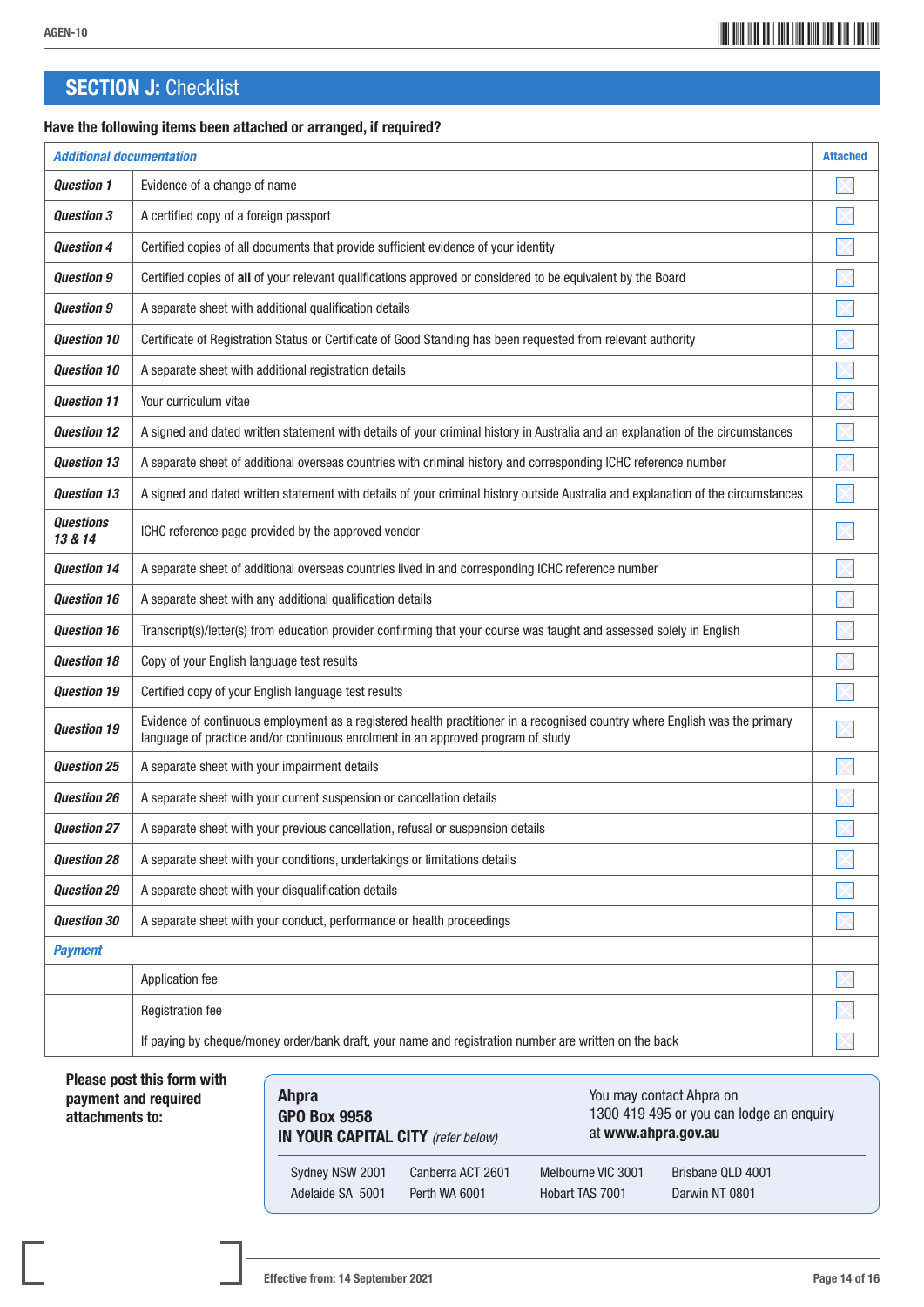## Information and definitions

## CERTIFYING DOCUMENTS

#### DO NOT send original documents unless specified.

Copies of documents provided in support of an application, or other purpose required by the National Law, must be certified as true copies of the original documents. Each and every certified document must:

- be in English. If original documents are not in English, you must provide a certified copy of the original document and translation in accordance with Ahpra guidelines, which are available at www.ahpra.gov.au/ registration/registration-process
- be initialled on every page by the authorised officer. For a list of people authorised to certify documents, visit www.ahpra.gov.au/certify
- be annotated on the last page as appropriate e.g. 'I have sighted the original document and certify this to be a true copy of the original' and signed by the authorised officer, and
- list the name, date of certification, and contact phone number, and position number (if relevant) and have the stamp or seal of the authorised officer (if relevant) applied.

Certified copies will only be accepted in hard copy by mail or in person (not by fax, email, etc). Photocopies of previously certified documents will not be accepted. For more information, Ahpra's guidelines for certifying documents can be found online at www.ahpra.gov.au/certify

## CHANGE OF NAME

You must provide evidence of a change of name if you have ever been formally known by another name(s) or any of the documentation you are providing in support of your application is in another name(s).

Evidence must be a certified copy of one of the following documents:

- Standard marriage certificate (ceremonial certificates will not be accepted).
- Deed poll.
- Change of name certificate.

Faxed, scanned or emailed copies of certified documents will not be accepted.

## CONTINUING PROFESSIONAL DEVELOPMENT (CPD)

Registered practitioners must meet the requirements of the Board's CPD registration standard. For more information, view the full registration standard online at www.chiropracticboard.gov.au/Registration-Standards

## CRIMINAL HISTORY

Criminal history includes the following, whether in Australia or overseas, at any time:

- every conviction of a person for an offence
- every plea of guilty or finding of guilt by a court of the person for an offence, whether or not a conviction is recorded for the offence, and
- every charge made against the person for an offence.

Under the National Law, spent convictions legislation does not apply to criminal history disclosure requirements. Therefore, you must disclose your complete criminal history as detailed above, irrespective of the time that has lapsed since the charge was laid or the finding of guilt was made. The Board will decide whether your criminal history is relevant to the practice of your profession. You are not required to obtain or provide your Australian criminal history report, Ahpra will obtain this check on your behalf. But if you have not given us certified proof of identity documents since October 2019, you will need to do this first.

Any document containing a photograph must be annotated with the statement *'I certify that this a true copy of the original and the photograph is a true likeness of the person presenting the document as sighted by me.'*

You may be required to obtain international criminal history reports. For more information, view the full registration standard online at www.chiropracticboard.gov.au/Registration-Standards

and the requirements for supplying proof of identity and certified documents at www.ahpra.gov.au/Registration/Registration-Process/Proof-of-Identity and www.ahpra.gov.au/Registration/Registration-Process/Certifying-**Documents** 

## CURRICULUM VITAE

Your curriculum vitae must:

- detail any gaps in your practice history of more than three months within the past five years
- indicate whether positions were undertaken full-time or part-time, and specify the nature of any practice (e.g. provision of clinical care, management, administration, education, research)
- detail your continuing professional development history, study you have undertaken and qualifications obtained
- be in chronological order
- be signed and dated with a statement 'This curriculum vitae is true and correct as at (insert date)'
- be the original signed curriculum vitae (no faxes or scanned copies will be accepted).

It must also contain all the elements defined in Ahpra's standard format for curriculum vitae which can be found at www.ahpra.gov.au/cv

## ENGLISH LANGUAGE SKILLS

To be eligible for registration you must be able to provide evidence of English language skills that meet the Board's *English language skills registration standard* which can be found at

## www.chiropracticboard.gov.au/Registration-Standards

## IMPAIRMENT

The National Law defines impairment as 'a physical or mental impairment, disability, condition or disorder (including substance abuse or dependence) that detrimentally affects or is likely to detrimentally affect your capacity to practise the profession'.

An illness or health condition that is safely managed is not the same as impairment, as these do not have a detrimental impact on your capacity to practise. Examples you do not need to tell us about include:

- wearing prescription glasses to correct your vision or hearing aids to correct your hearing, or
- seeing a psychologist for anxiety and following a treatment plan.

The National Law requires you to declare any such impairments at the time of renewal, including details of the impairment and how it is managed.

## PRACTICE

Practice means any role, whether remunerated or not, in which you use your skills and knowledge as a health practitioner in your profession. Practice is not restricted to the provision of direct clinical care. It also includes using professional knowledge in a direct non-clinical relationship with clients; working in management, administration, education, research, advisory, regulatory or policy development roles; and any other roles that impact on safe, effective delivery of services in the profession.

## PROFESSIONAL INDEMNITY INSURANCE (PII)

You cannot practise as a chiropractor in Australia unless you are covered by your own, or third-party professional indemnity insurance (PII) arrangements that meet the requirements of the Board's registration standard.

Remember, practising means using your skills and knowledge as a health practitioner in any paid or unpaid role in your profession.

Initial registration and annual renewal of registration requires a declaration that you will be covered for all aspects of practice for the whole period of the registration. You may be covered by your Australian employer's PII – you will need to confirm this with your employer.

The Board requires that practitioners maintain a level of cover that is adequate and appropriate for the scope and nature of their practice. The cover must include civil liability cover, appropriate retroactive cover, automatic reinstatement and appropriate run-off cover for when they cease practice. For more information, view the full registration standard online at www.chiropracticboard.gov.au/Registration-Standards

## AGEN-10<br>AGEN-10